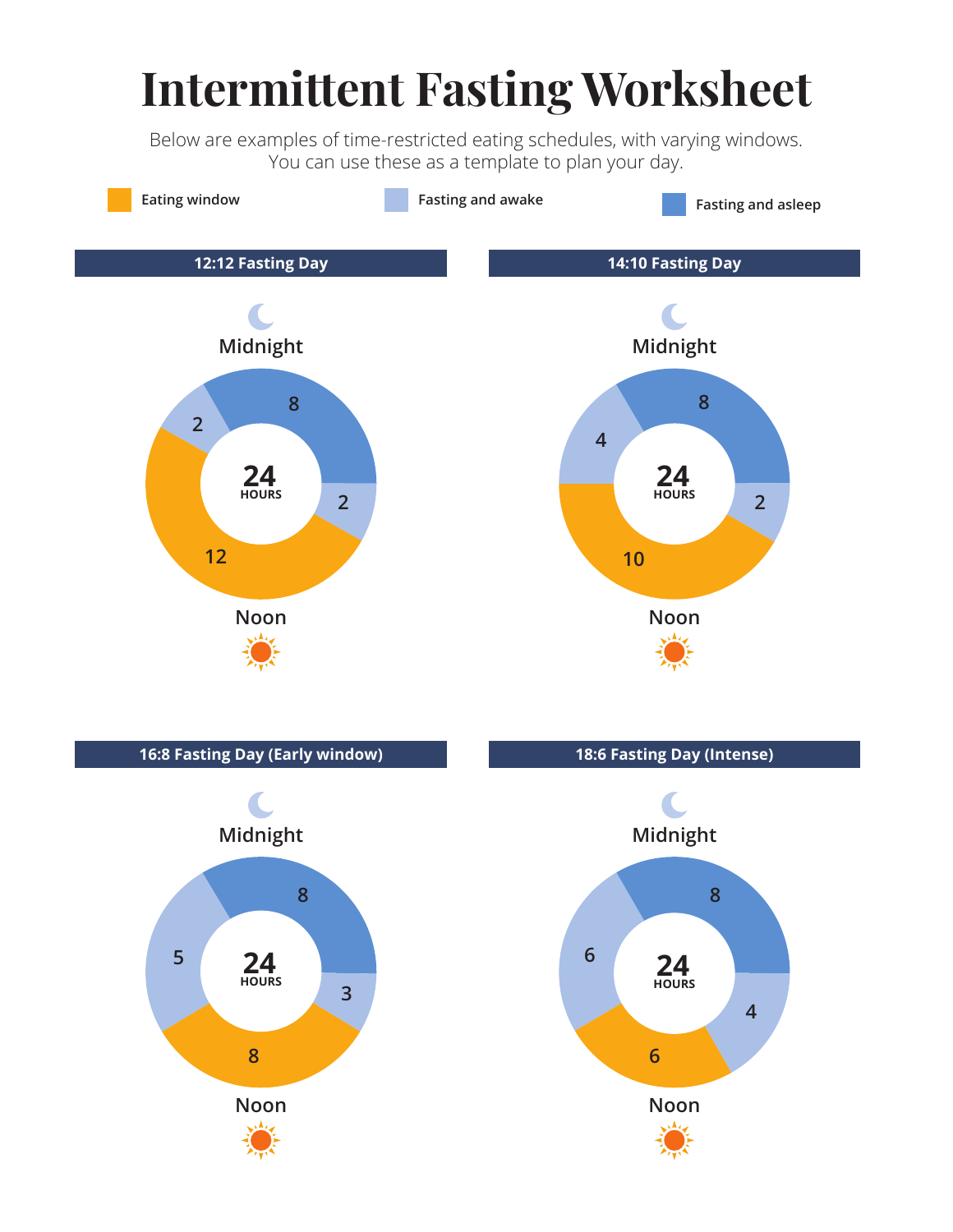### **Your fasting schedule (example for 16:8)**



| Time            | <b>Patient Activity</b>                                    | <b>Time</b> | <b>Patient Activity</b>                               |
|-----------------|------------------------------------------------------------|-------------|-------------------------------------------------------|
| 10 PM<br>$-6AM$ | Sleeping                                                   | 2 PM        |                                                       |
| 6 AM            | Hydration; coffee/noncaloric drinks.<br>Meditation-30 min. | 3 PM        | Meal #3—Last meal;<br>supplement opportunity #3       |
| 7 AM            | Strength training 30-60 min.                               | 4 PM        | Fast begins—catch up on<br>hydration before 7 PM      |
| 8 AM            | Meal #1—Largest meal;<br>supplement opportunity #1         | 5 PM        |                                                       |
| 9 AM            | Hydrate                                                    | 6 PM        |                                                       |
| 10 AM           | 10-20 minutes daylight<br>exposure before 10 AM            | 7 PM        | Dim lights/minimize screen use                        |
| 11 AM           | Hydrate                                                    | 8 PM        |                                                       |
| 12 PM           | Meal #2-supplement<br>opportunity#2                        | 9 PM        | Prep for bed; supplement opportunity (no<br>calories) |
| 1 PM            | Hydrate                                                    | 10 PM       | Lights out—bedtime                                    |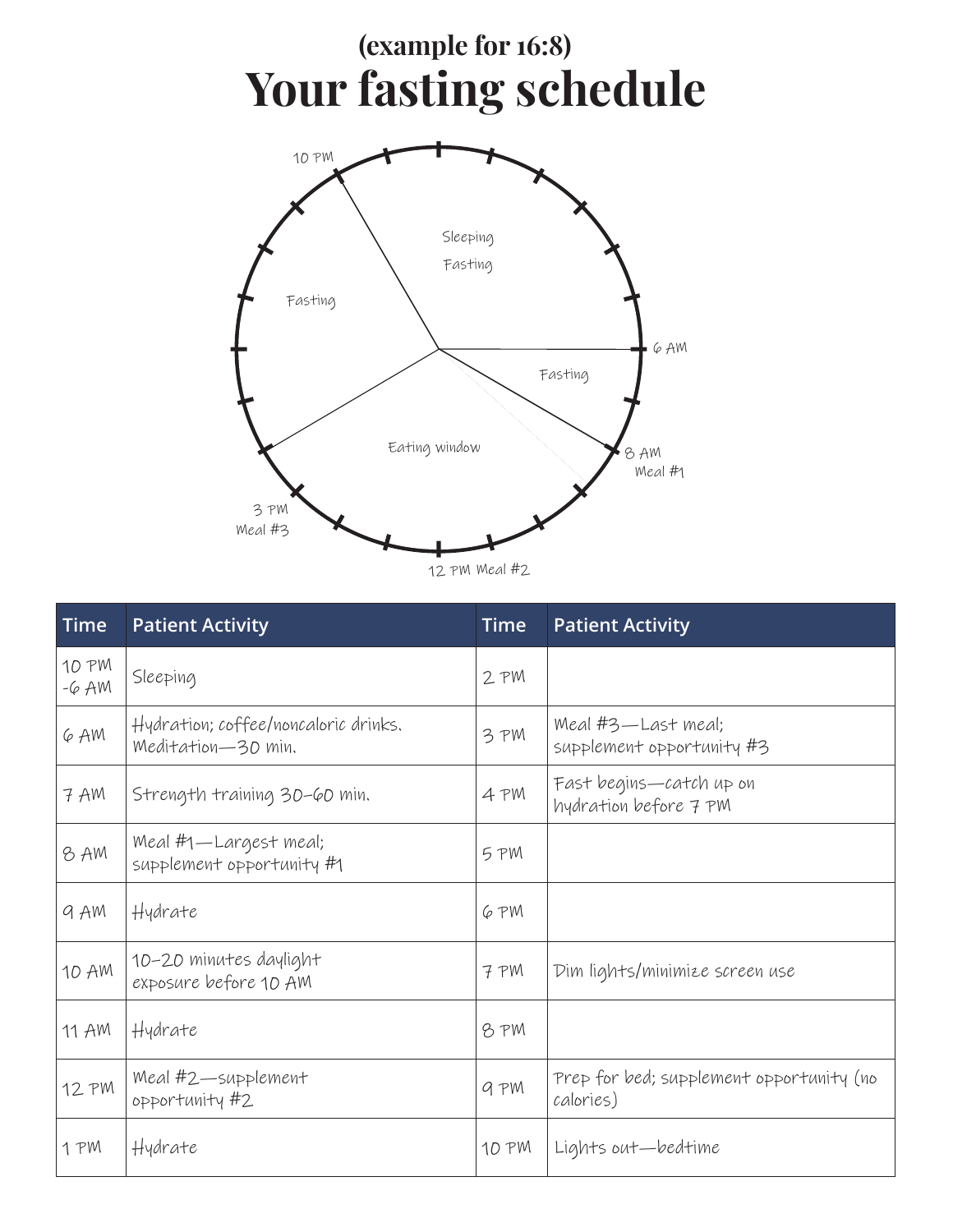# **Your fasting schedule**



| Time | <b>Patient Activity</b> | Time | <b>Patient Activity</b> |
|------|-------------------------|------|-------------------------|
|      |                         |      |                         |
|      |                         |      |                         |
|      |                         |      |                         |
|      |                         |      |                         |
|      |                         |      |                         |
|      |                         |      |                         |
|      |                         |      |                         |
|      |                         |      |                         |
|      |                         |      |                         |
|      |                         |      |                         |
|      |                         |      |                         |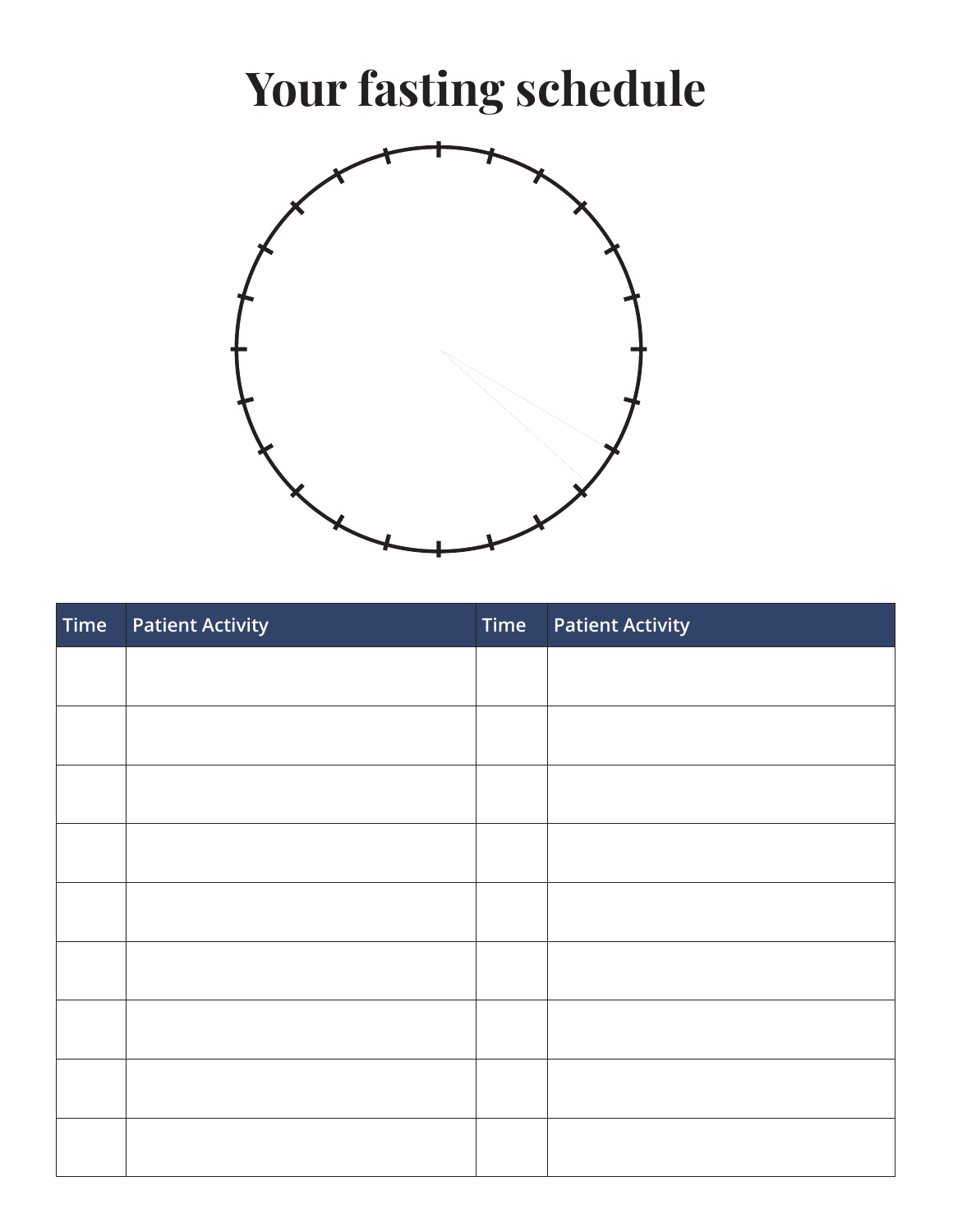# **Intermittent fasting schedules**

Below are examples of time-restricted eating schedules, with varying windows. You can use these as a template to plan your day.

|              |       |              | <b>Time-Restricted Eating</b> |       |       |                               |       |       |       |
|--------------|-------|--------------|-------------------------------|-------|-------|-------------------------------|-------|-------|-------|
| Week number: |       |              |                               |       |       |                               |       |       |       |
| Time         | Day 1 | Day 2        | Day 3                         | Day 4 | Day 5 | Day 6                         | Day 7 |       |       |
| 6 AM-8 AM    |       |              |                               |       |       | <b>Time-Restricted Eating</b> |       |       |       |
|              |       | Week number: |                               |       |       |                               |       |       |       |
| 8 AM-4 PM    |       | Time         | Day 1                         | Day 2 | Day 3 | Day 4                         | Day 5 | Day 6 | Day 7 |
|              |       |              |                               |       |       |                               |       |       |       |
|              |       | 6 AM-12 PM   |                               |       |       |                               |       |       |       |
|              |       |              |                               |       |       |                               |       |       |       |
| 4 PM-6 AM    |       |              |                               |       |       |                               |       |       |       |
|              |       | 12 PM-8 PM   |                               |       |       |                               |       |       |       |
|              |       |              |                               |       |       |                               |       |       |       |
|              |       |              |                               |       |       |                               |       |       |       |
|              |       | 8 PM-6 AM    |                               |       |       |                               |       |       |       |
|              |       |              |                               |       |       |                               |       |       |       |

|              |                                |                         |      |                                              | <b>Alternate-Day Fasting</b> |                                              |             |                                              |             |                                              |  |
|--------------|--------------------------------|-------------------------|------|----------------------------------------------|------------------------------|----------------------------------------------|-------------|----------------------------------------------|-------------|----------------------------------------------|--|
| Week number: |                                |                         |      |                                              |                              |                                              |             |                                              |             |                                              |  |
| Time         | Day 1                          | Day 2                   |      | Day 3                                        | Day 4                        | Day 5                                        | Day 6       | Day 7                                        |             |                                              |  |
|              | Fast                           |                         |      | Fast                                         |                              | Fast                                         |             | Fast                                         |             |                                              |  |
|              | <b>Breakfast</b>               |                         |      | Breakfast                                    |                              | <b>Breakfast</b>                             |             | Breakfast                                    |             |                                              |  |
|              |                                | Fast                    |      |                                              |                              | <b>Modified Alternate-Day Fasting</b>        |             |                                              |             |                                              |  |
|              | Lunch                          | Only w                  |      | Week number:                                 |                              |                                              |             |                                              |             |                                              |  |
|              |                                | and<br>noncal<br>drinks | Time | Day 1                                        | Day 2                        | Day 3                                        | Day 4       | Day 5                                        | Day 6       | Day 7                                        |  |
|              | Dinner                         |                         |      |                                              |                              | Fast                                         |             | Fast                                         |             | Fast                                         |  |
|              | Fast until                     |                         |      | Breakfast                                    |                              | Breakfast                                    |             | Breakfast                                    |             | Breakfast                                    |  |
|              | next<br>scheduled<br>breakfast |                         |      | 125%<br>calories<br>today                    |                              | 125%<br>calories<br>today                    |             | 125%<br>calories<br>today                    |             | 125%<br>calories<br>today                    |  |
|              |                                |                         |      | Lunch                                        | Modified                     | Lunch                                        | Modified    | Lunch                                        | Modified    | Lunch                                        |  |
|              |                                |                         |      |                                              | Fast<br>25%                  |                                              | Fast<br>25% |                                              | Fast<br>25% |                                              |  |
|              |                                |                         |      | Dinner                                       | calories                     | Dinner                                       | calories    | Dinner                                       | calories    | Dinner                                       |  |
|              |                                |                         |      | Fast until<br>next<br>scheduled<br>breakfast |                              | Fast until<br>next<br>scheduled<br>breakfast |             | Fast until<br>next<br>scheduled<br>breakfast |             | Fast until<br>next<br>scheduled<br>breakfast |  |



#### **Time-restricted eating**

- Eat within a specified window each day
- Fasting portion lasts 12–18 hours (16 is most popular)
- Also known as 16:8 (fasting:eating)
- Eating window can be moved
- Calories not typically counted

### **Alternate-day fasting**

- Complete fasting every other day
- Fast starts after dinner of previous day
- Long fasting period—36+ hours common
- Calories can be accounted for, but not always
- Can be modified: o Eating day = 125% calories o Fasting day = 25% calories

### **5:2 (Nonrestricted:fasting)**

- Complete fasting 2 days per week
- Can vary timing between fasting days
- Can be modified: o Fasting day =  $500-1,000$  kcal/day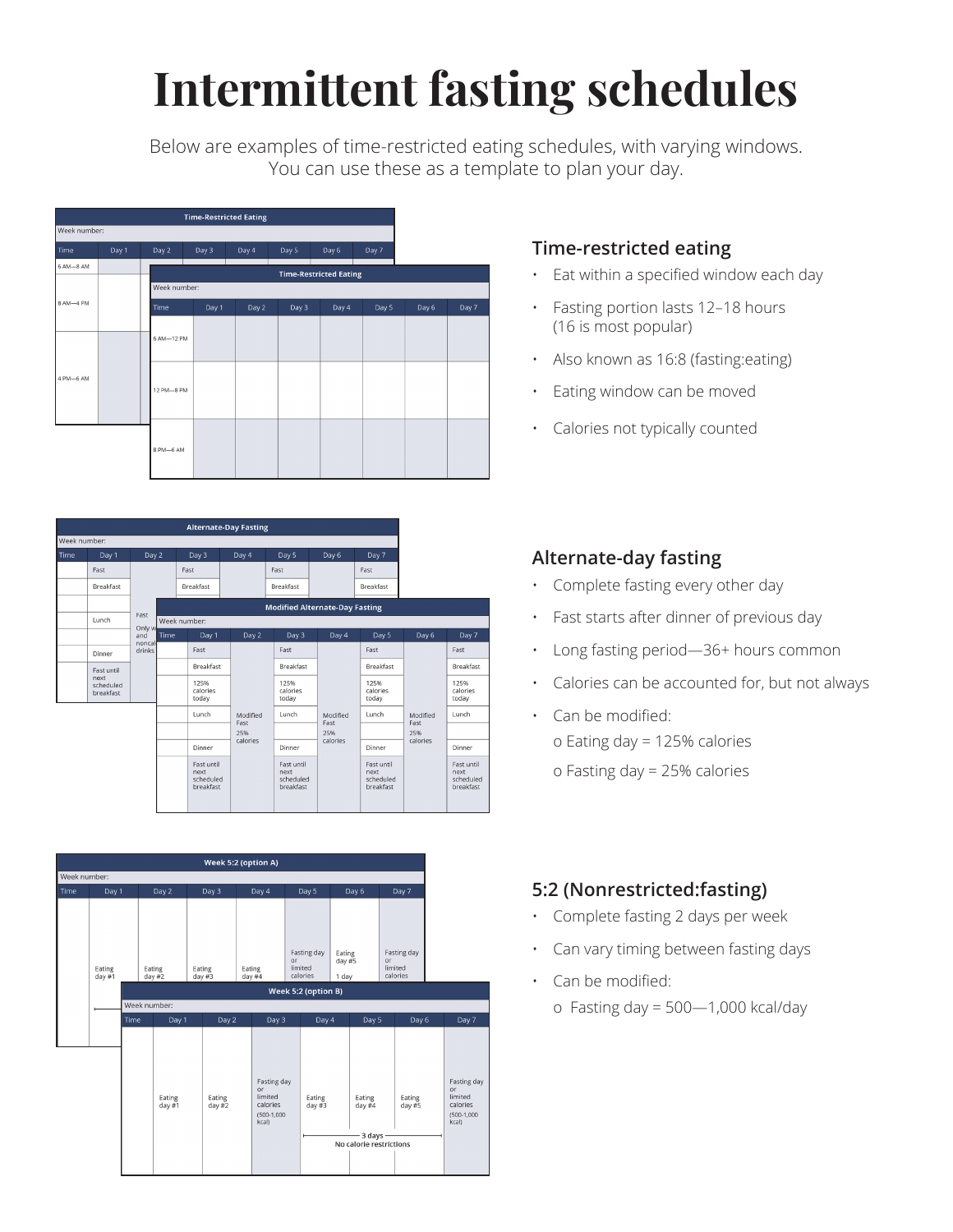|              | <b>Time-Restricted Eating</b> |       |       |       |       |       |       |  |  |
|--------------|-------------------------------|-------|-------|-------|-------|-------|-------|--|--|
| Week number: |                               |       |       |       |       |       |       |  |  |
| Time         | Day 1                         | Day 2 | Day 3 | Day 4 | Day 5 | Day 6 | Day 7 |  |  |
| 6 AM-8 AM    |                               |       |       |       |       |       |       |  |  |
| 8 AM-4 PM    |                               |       |       |       |       |       |       |  |  |
| 4 PM-6 AM    |                               |       |       |       |       |       |       |  |  |

| <b>Time-Restricted Eating</b> |              |       |       |       |       |       |       |  |  |  |
|-------------------------------|--------------|-------|-------|-------|-------|-------|-------|--|--|--|
|                               | Week number: |       |       |       |       |       |       |  |  |  |
| Time                          | Day 1        | Day 2 | Day 3 | Day 4 | Day 5 | Day 6 | Day 7 |  |  |  |
| 6 AM-12 PM                    |              |       |       |       |       |       |       |  |  |  |
| 12 PM-8 PM                    |              |       |       |       |       |       |       |  |  |  |
| 8 PM-6 AM                     |              |       |       |       |       |       |       |  |  |  |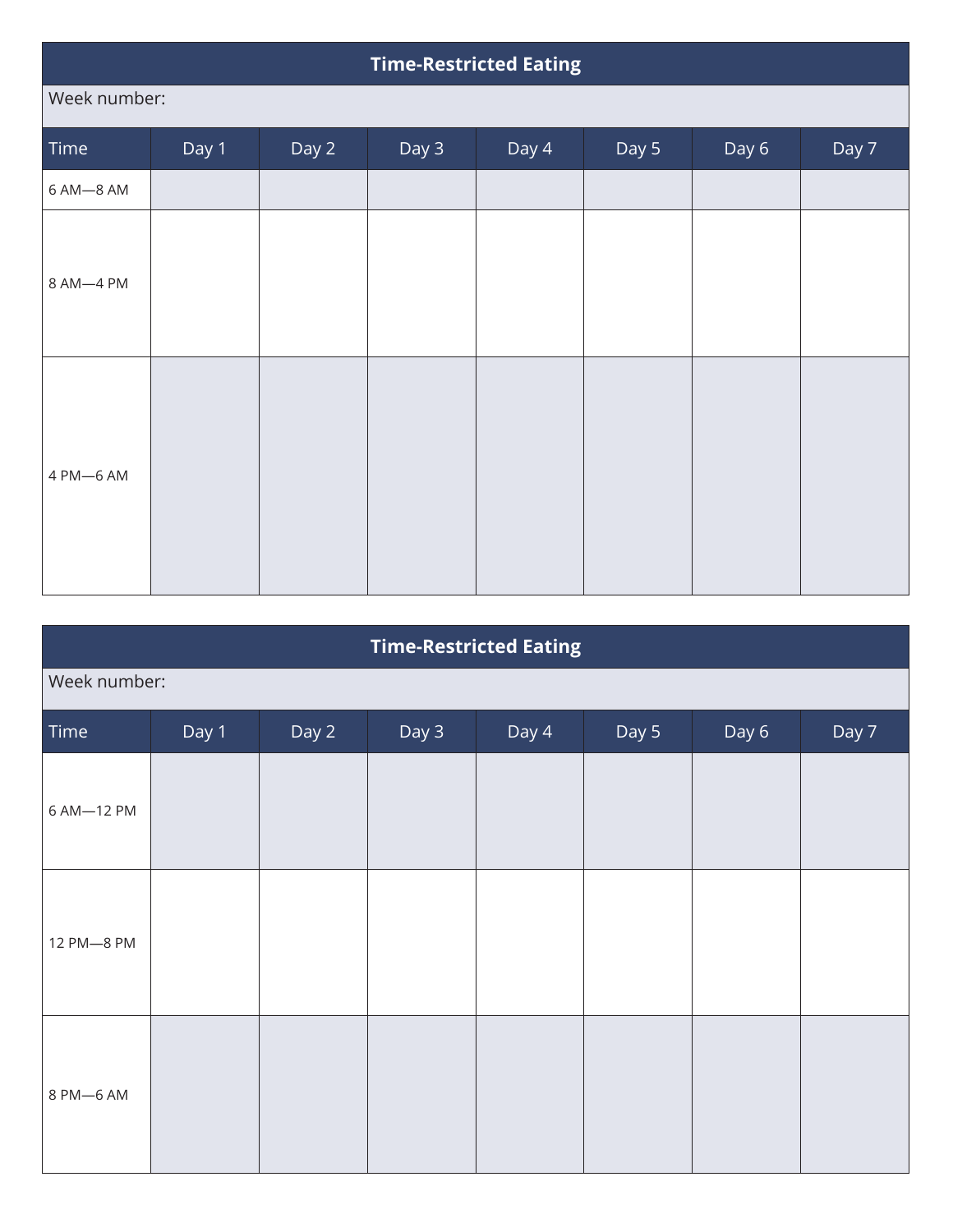|              | <b>Alternate-Day Fasting</b>                 |                    |                                              |                    |                                              |                                                   |                                              |  |  |  |  |
|--------------|----------------------------------------------|--------------------|----------------------------------------------|--------------------|----------------------------------------------|---------------------------------------------------|----------------------------------------------|--|--|--|--|
| Week number: |                                              |                    |                                              |                    |                                              |                                                   |                                              |  |  |  |  |
| <b>Time</b>  | Day 1                                        | Day 2              | Day 3                                        | Day 4              | Day 5                                        | Day 6                                             | Day 7                                        |  |  |  |  |
|              | Fast                                         |                    | Fast                                         |                    | Fast                                         |                                                   | Fast                                         |  |  |  |  |
|              | <b>Breakfast</b>                             |                    | <b>Breakfast</b>                             |                    | <b>Breakfast</b>                             | Fast<br>Only water<br>and<br>noncaloric<br>drinks | <b>Breakfast</b>                             |  |  |  |  |
|              |                                              |                    |                                              | Fast<br>Only water |                                              |                                                   |                                              |  |  |  |  |
|              | Lunch                                        | Fast<br>Only water | Lunch                                        |                    | Lunch                                        |                                                   | Lunch                                        |  |  |  |  |
|              |                                              | and<br>noncaloric  |                                              | and<br>noncaloric  |                                              |                                                   |                                              |  |  |  |  |
|              | Dinner                                       | drinks             | Dinner                                       | drinks             | Dinner                                       |                                                   | Dinner                                       |  |  |  |  |
|              | Fast until<br>next<br>scheduled<br>breakfast |                    | Fast until<br>next<br>scheduled<br>breakfast |                    | Fast until<br>next<br>scheduled<br>breakfast |                                                   | Fast until<br>next<br>scheduled<br>breakfast |  |  |  |  |

|              | <b>Modified Alternate-Day Fasting</b>        |             |                                              |                         |                                              |                                     |                                              |  |  |  |  |
|--------------|----------------------------------------------|-------------|----------------------------------------------|-------------------------|----------------------------------------------|-------------------------------------|----------------------------------------------|--|--|--|--|
| Week number: |                                              |             |                                              |                         |                                              |                                     |                                              |  |  |  |  |
| <b>Time</b>  | Day 1                                        | Day 2       | Day 3                                        | Day 4                   | Day 5                                        | Day 6                               | Day 7                                        |  |  |  |  |
|              | Fast                                         |             | Fast                                         |                         | Fast                                         |                                     | Fast                                         |  |  |  |  |
|              | <b>Breakfast</b>                             |             | <b>Breakfast</b>                             |                         | <b>Breakfast</b>                             | Modified<br>Fast<br>25%<br>calories | <b>Breakfast</b>                             |  |  |  |  |
|              | 125%<br>calories<br>today                    |             | 125%<br>calories<br>today                    | Modified<br>Fast<br>25% | 125%<br>calories<br>today                    |                                     | 125%<br>calories<br>today                    |  |  |  |  |
|              | Lunch                                        | Modified    | Lunch                                        |                         | Lunch                                        |                                     | Lunch                                        |  |  |  |  |
|              |                                              | Fast<br>25% |                                              |                         |                                              |                                     |                                              |  |  |  |  |
|              | Dinner                                       | calories    | Dinner                                       | calories                | Dinner                                       |                                     | Dinner                                       |  |  |  |  |
|              | Fast until<br>next<br>scheduled<br>breakfast |             | Fast until<br>next<br>scheduled<br>breakfast |                         | Fast until<br>next<br>scheduled<br>breakfast |                                     | Fast until<br>next<br>scheduled<br>breakfast |  |  |  |  |